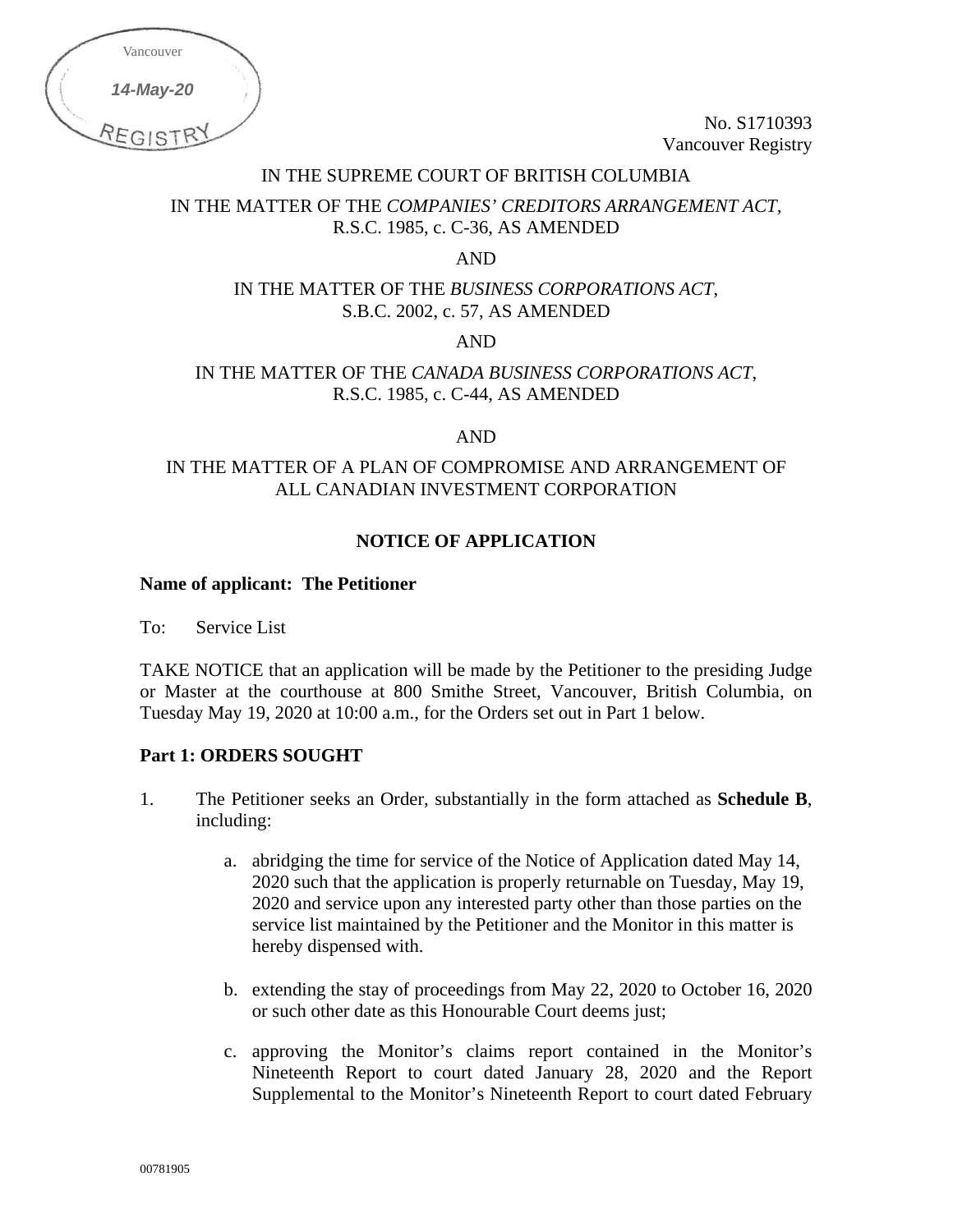18, 2020 (the "Monitor's Claims Report") subject only to the final determination of the Notice of Application dated February 19, 2020 filed by Parkland Funding Limited (the "Parkland Application");

- d. amending the Meeting Order made November 18, 2020;
- e. amending the form of the Plan of Arrangement conditionally approved November 18, 2019 (the "Plan") and in particular paragraphs 4.4 and 4.5;
- f. authorizing the Monitor to negotiate and enter into a settlement agreement with respect to proceedings commenced by the British Columbia Securities Commission; and
- g. such further and other orders as this Honourable Court deems just.

#### **Part 2: FACTUAL BASIS**

2. On February 6, 2020 the Stay of proceedings was extended to May 22, 2020 (the "Stay").

#### **Claims Process**

- 3. On November 18, 2019 the court issued the Claims Process Order.
- 4. In the Monitor's Nineteenth Report to Court dated January 28, 2020 the Monitor reported on its conduct of the claims process. At the request of the court, the Monitor filed a Report Supplemental to the Monitor's Nineteenth Report to Court dated February 18, 2020 providing further information regarding claims submitted by related companies (to ACIC) in the claims process (together referred to as the "Monitor's Claims Report").
- 5. In those reports the Monitor accepted the proofs of claims listed in Schedule "B" to the draft Order
- 6. The terms of the Claims Process Order have been completed other than the determination of the Notice of Application dated February 19, 2020 filed by Parkland Funding Limited (the "Parkland Application").
- 7. The Parkland Application was initially heard on April 21, 2020 at which time:
	- a. the application was adjourned to 10:00 AM Tuesday, May 19, 2020;
	- b. the Monitor was directed to deliver a revised Notice of Revision or Disallowance by 4:00 PM on April 29, 2020; and
	- c. Parkland Funding Limited was directed to file and serve any new materials by 4:00 PM May 12, 2020.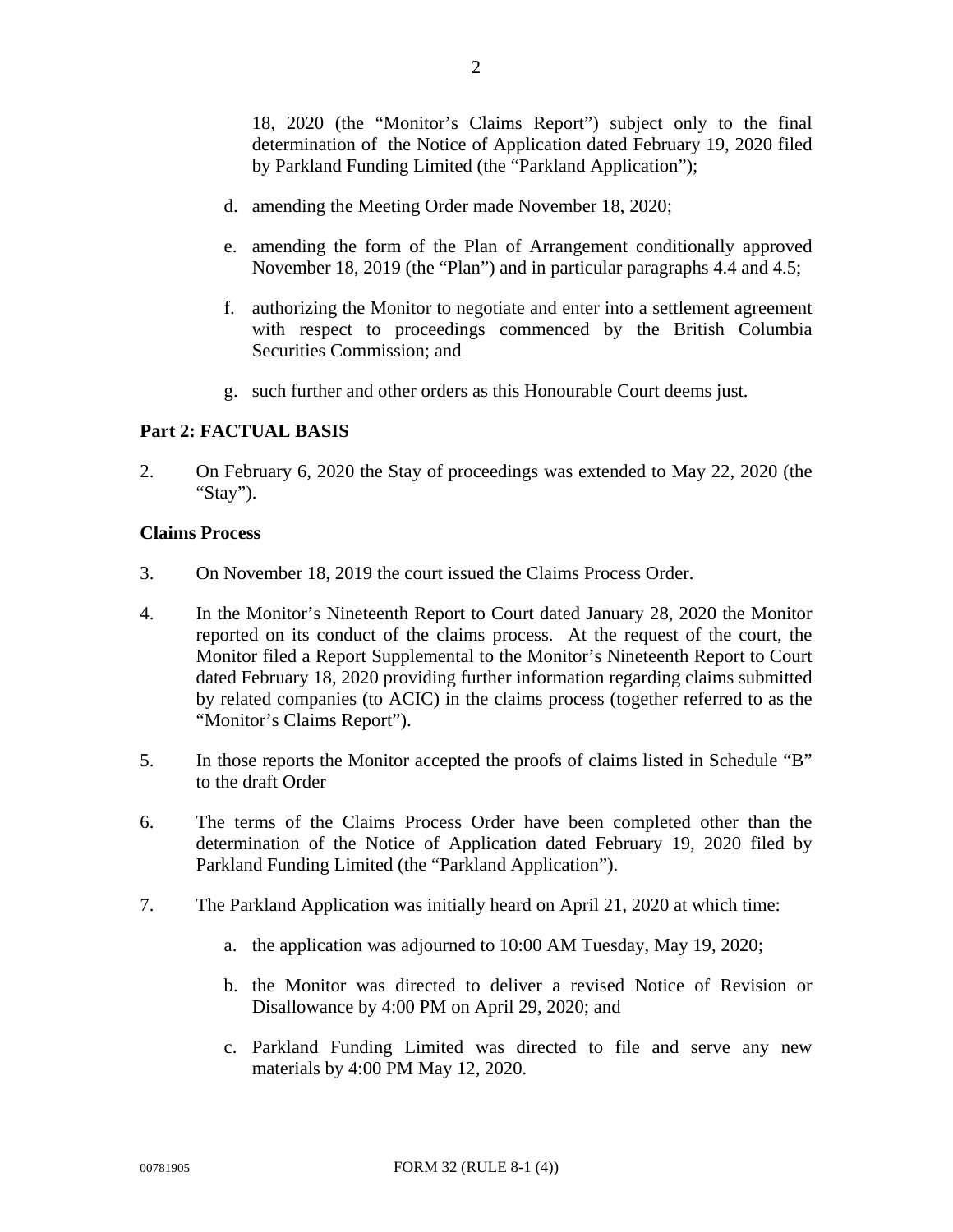- 9. Once a decision has been issued on the Parkland Application the claims process will be completed and the Petitioner seeks:
	- a. approval of the Monitor's determinations under the Claims Process Order; and
	- b. an order that the creditor claims listed in Schedule "B" to the draft Order and approved by the Monitor in the Monitor's Claims Report, are "Proven Claims" for the purposes of the Meeting Order.

# **Meeting to approve the Plan**

- 10. On November 18, 2019 the court issued the Meeting Order.
- 11. Paragraph 12 of the Meeting Order deals with the conduct of the meeting of creditors to vote on the proposed Plan of Arrangement. As presently drafted paragraph 12 implicitly contemplates an in-person meeting at a specified "location".
- 12. In light of the existing uncertainty brought about by the COVID 19 pandemic, the Monitor recommends that the Meeting Order be amended to expressly provide further flexibility so as to allow the meeting to proceed by audio or video conferencing if necessary.
- 13. The Petitioner seeks an order amending paragraph 12 of the Meeting Order to allow that to occur in the form set out in the draft Order attached as Schedule "B" to this application.

## **Plan of Arrangement**

- 14. On November 18, 2019 an Order was made approving the proposed form of the Plan of Arrangement (the "Plan") and authorizing the Petitioner to present the Plan to its creditors in accordance with the terms of the Meeting Order.
- 15. That Order was expressly subject to the review and amendment, with the approval of the Monitor, of paragraphs 4.4 and 4.5 of the Plan**.**

# **[see Schedule "A" to the Notice of Application dated November 14, 2019, Volume 11, Tab 109]**

- 16. Those paragraphs specifically dealt with:
	- a. the granting of releases, effective as of the Plan Implementation Date (as defined in the Plan) in favour of: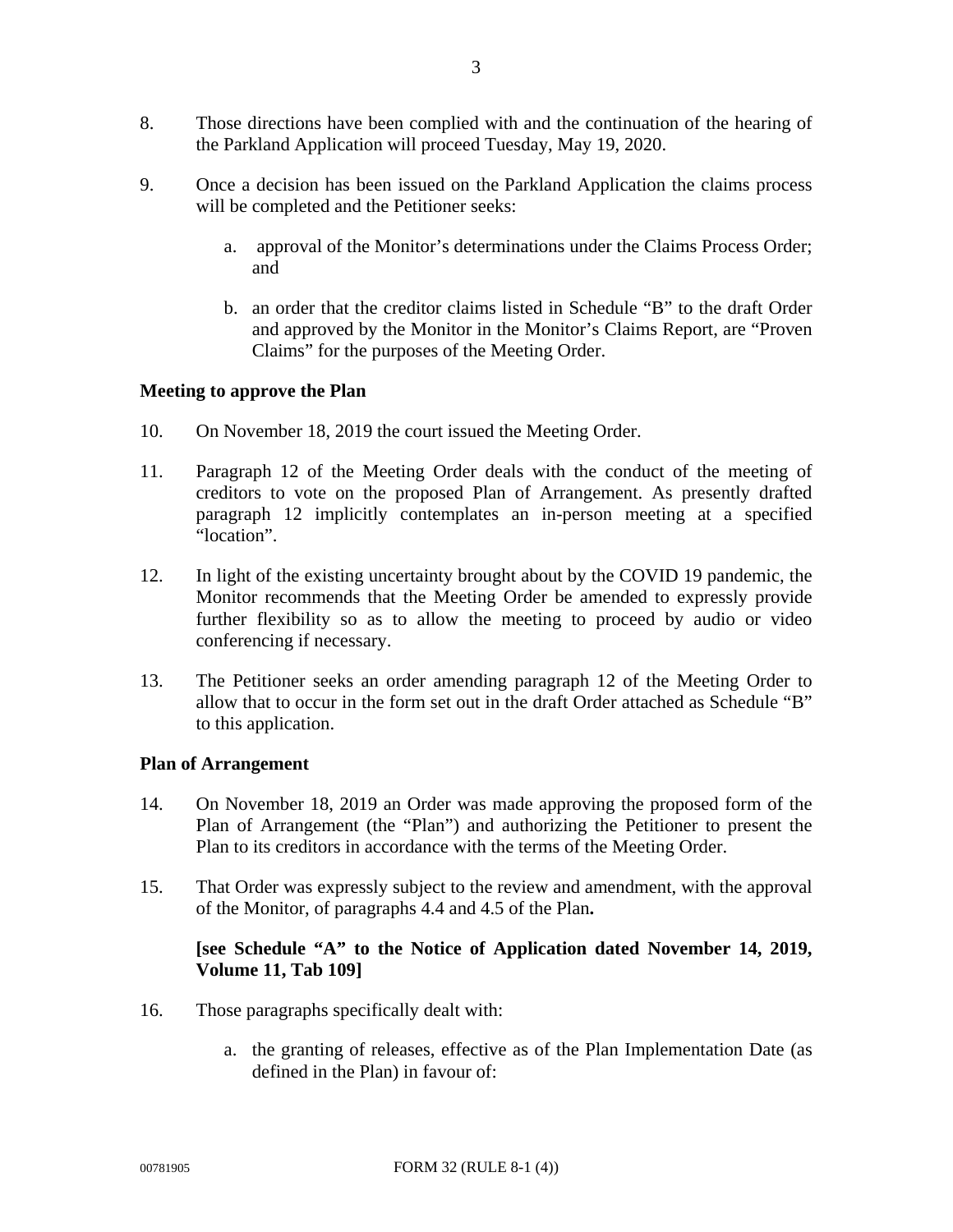- (i) the Petitioner and its legal counsel in these proceedings;
- (ii) the Monitor and its legal counsel in these proceedings; and
- (iii) any person claimed to be liable derivatively through any and all of the foregoing persons.
- b. an injunction, effective as of the Plan Implementation Date, prohibiting the commencement or continuation of legal proceedings and other related enforcement steps, against the Petitioner in connection with any indebtedness, liability or obligation of any kind (including all contingent liabilities), whether secured or unsecured, at the date of the Initial Order, that would be a claim provable in bankruptcy within the meaning of the BIA.
- 17. The Plan defines the "Plan Implementation Date" as the date on which the Final Distribution Certificate is filed with the Court by the Monitor.
- 18. The concern that exists with respect to the form of paragraphs 4.4 and 4.5 of the Plan is that they have the potential to affect claims, presently advanced by Monitor's counsel in the name of the Petitioner, against Mr. Bergman.
- 19. Counsel for the Petitioner has discussed this issue with the Monitor (and its counsel) and is of the view that more restrictive releases, in favour of the Petitioner's legal counsel, the Monitor and its legal counsel may be appropriate for the following reasons:
	- a. although the CCAA does not contain express provisions either permitting or prohibiting the granting of releases there is authority to the effect that the court may approve releases in a plan of arrangement;
	- b. the exercise of that jurisdiction typically occurs where the releases are reasonably related to the proposed restructuring;
	- c. in this case the Plan represents a liquidating plan of arrangement at the end of which it is expected that all of the Petitioner's assets will have been liquidated and it will no longer operate. In those circumstances there may be no need for a release in favour of the Petitioner;
	- d. in contrast, the Monitor and legal counsel are essential to the Plan in that the:
		- (i) Monitor is operating under enhanced powers granted in November 2018 and is effectively operating the Petitioner;
		- (ii) Plan contemplates the Monitor directing the realization of the Petitioner's assets, for distribution in accordance with the terms of the Plan;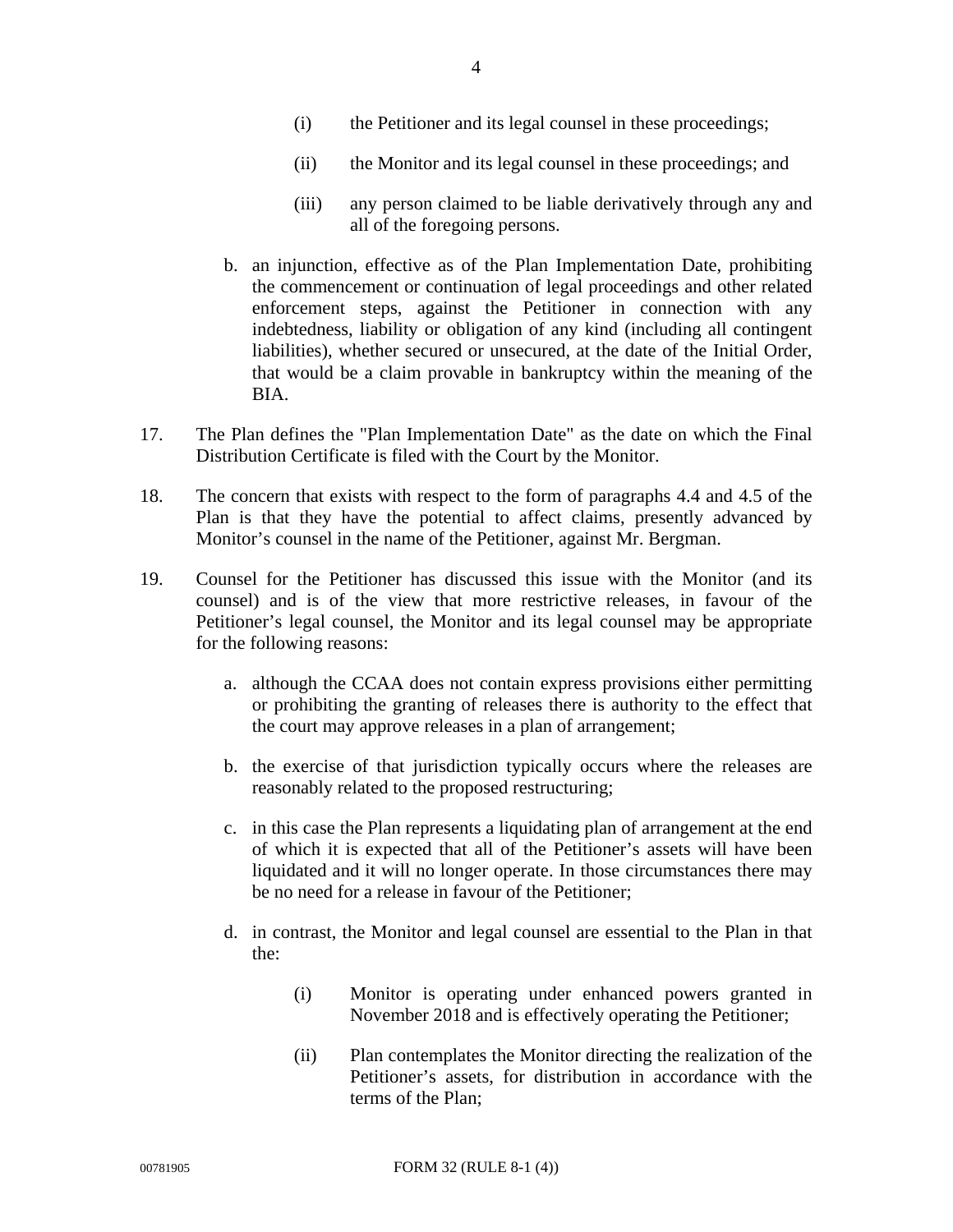- (iii) counsel for the Petitioner and the Monitor are operating under those instructions including instituting court proceedings and negotiating settlements for court approval;
- (iv) the claims which are proposed to the released are rationally related to the Plan, namely the realization of the Petitioner's assets and distribution to creditors and equity claimants;
- (v) the Monitor and legal counsel are directly contributing to the Plan through the realization process; and
- (vi) the Plan is entirely focused on the interest of the creditors and other stakeholders and there is little, if any, tangible benefit to the Petitioner in that it is a liquidating plan of arrangement.
- 20. For the same reasons, and in particular the fact that the Petitioner will have no assets as at the Plan Implementation Date, the injunction provision found at paragraph 4.5 of the Plan may not be necessary.
- 21. The Petitioner proposes an amendment to the paragraphs 4.4 and 4.5 of the Plan as particularized and Schedule "C" of the draft Order.

# **Enhanced Power to Monitor to negotiate with the BCSC**

22. In January 2020 the British Columbia Securities Commission ("BCSC") issued a Notice of Hearing against the Petitioner and Mr. Bergman. A copy of the Notice of Hearing is attached as Appendix B to the Monitor's 21st Report.

# **[Volume 12, Tab 147]**

- 23. In essence, the BCSC alleges that:
	- a. the Petitioner and Mr. Bergman made misrepresentations and false or misleading statements in Offering Memorandums dated January 21, 2014, February 12, 2015 and June 22, 2015 (the "OM's");
	- b. the OM's were provided to investors and filed with the BCSC; and
	- c. in doing so the Petitioner acted contrary to s.  $50(1)(d)$  and s.  $168(1)$  of the *Securities Act*.
- 24. The Notice of Hearing has been scheduled for a hearing November 12-19, 2020. Mr. Bergman is separately represented.
- 25. Counsel for the Petitioner (on the instructions of the Monitor) initiated discussions regarding a potential resolution of the allegations against the Petitioner (only) given the concerns that the Petitioner's financial resources could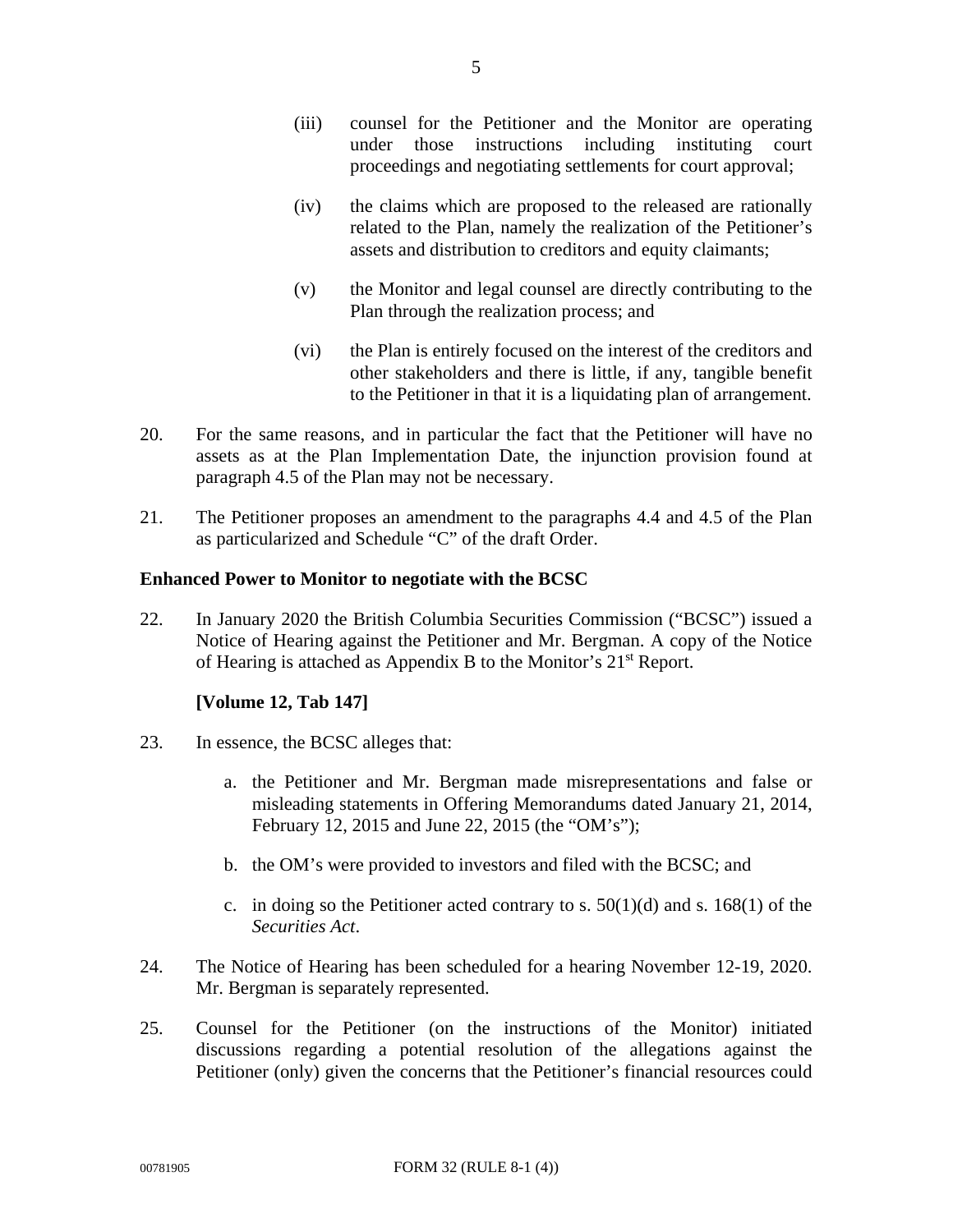be expended in the proceedings, or if a financial penalty/sanction was imposed, which would be contrary to the interests of stakeholders.

- 26. If a resolution can be reached that is restricted to permanent bans but does not involve monetary sanctions the Monitor is of the view that the Petitioner should proceed on that basis.
- 27. The Petitioner is seeking an order authorizing the Monitor to negotiate and, if it is possible to reach an agreement on sanctions which is restricted to permanent bans but does not involve monetary sanctions, enter into a settlement agreement on behalf of the Petitioner with the BCSC.

#### **Extension of the Stay**

- 28. The Stay is scheduled to expire May 22, 2020. The Petitioner respectfully requests an extension of the stay to October 16, 2020 in order to allow:
	- a. the meeting of creditors to proceed in accordance with the Meeting Process Order;
	- b. the Petitioner to apply for a sanction order in the event that the Plan is approved by the creditors at the meeting; and
	- c. the Petitioner to continue its ongoing efforts to realize its assets for the benefit of stakeholders.
- 29. The Petitioner is continuing to act in good faith and due diligence and with support of the Monitor, seeks an extension of the Stay to October 16, 2020, or such other date as this Honourable Court deems just.

## **Part 3: LEGAL BASIS**

- 30. The Petitioner relies on the terms and provisions of the CCAA, as amended.
- 31. The Petitioner also relies on Rules 1-3, 4-4, 6, 8-1, 8-5, 22-1 and 22-4 of the *Supreme Court Civil Rules.*

#### **Extension of the Stay**

- 32. Pursuant to s. 11 of the CCAA, the Court may make any order that it considers appropriate.
- 33. Pursuant to ss. 11.02(2) and (3) of the CCAA, the Court may extend a stay of proceedings granted in an Initial Order when:
	- a. the applicant satisfies the court that circumstances exist that make the order appropriate; and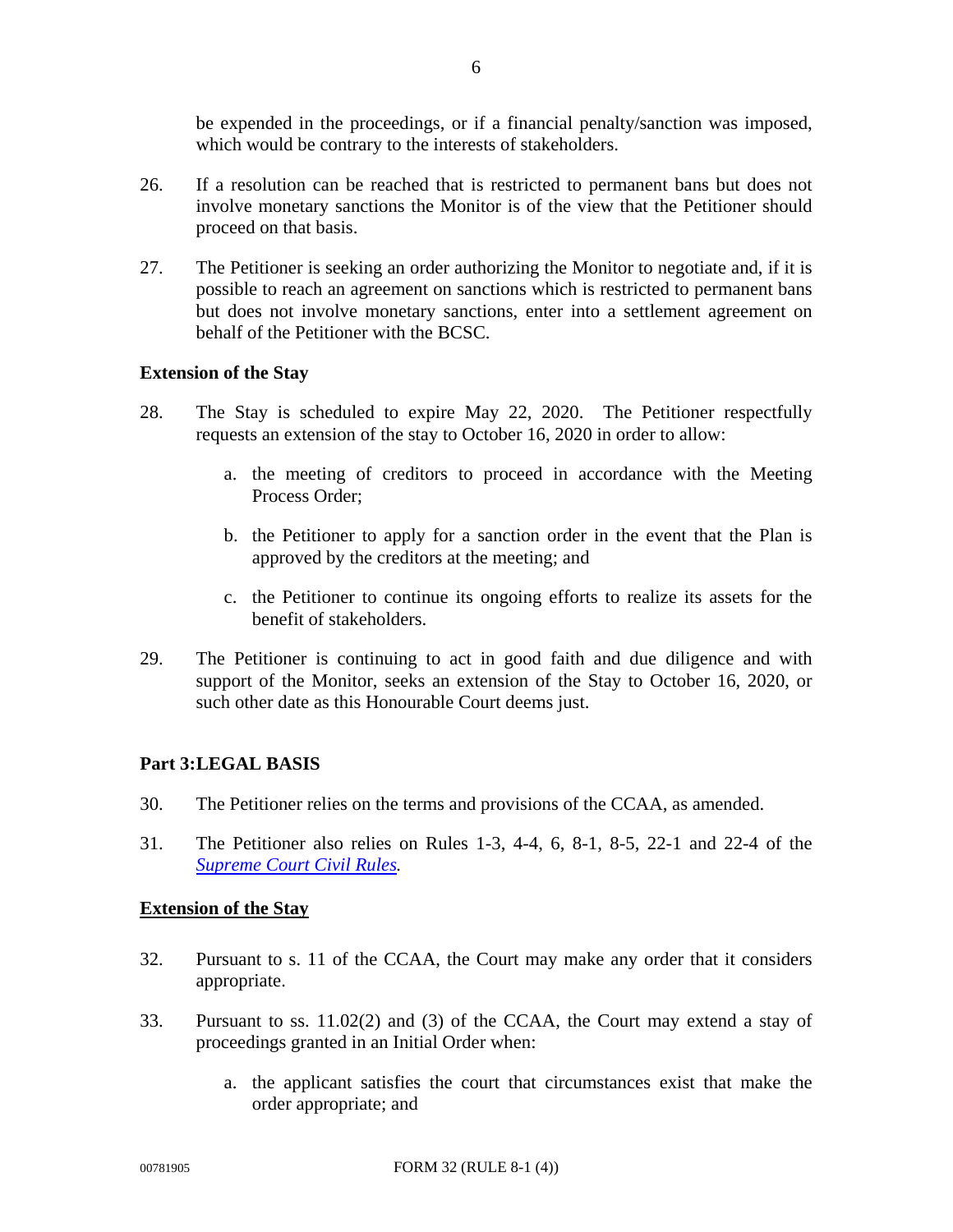- b. in the case of an order under subsection (2) [extension of a stay], the applicant also satisfies the court that the applicant has acted, and is acting, in good faith and with due diligence.
- 34. An extension of a stay should only be granted in furtherance of the CCAA's fundamental purpose of facilitating a plan of arrangement between debtor companies and their creditors.

*Cliffs Over Maple Bay Investments Ltd. v. Fisgard Capital Corp.,* 2008 BCCA 327

- 35. In addition to the fundamental purpose of the extension, other factors to be considered on an application for a stay include:
	- a. the debtor's progress during the previous stay period toward a restructuring;
	- b. whether the creditors will be prejudiced if the court grants the extension; and
	- c. the comparative prejudice to the debtor, creditors and other stakeholders in not granting the extension.

*Re Worldspan Marine Inc.,* 2011 BCSC 1758

36. The CCAA can be used for an orderly wind-down of a company.

*Re Target Canada Co.,* 2015 ONSC 303 (S.C.J.)

- 37. The extension of the Stay sought by the Petitioner is appropriate in the circumstances as it is consistent with the purpose of the CCAA.
- 38. The Petitioner has acted and continues to act in good faith and with due diligence and the need for an extension arises in order to allow the Petitioner to proceed with presenting the Plan to its creditors and assuming it is approved, seeking a sanction order and then implementing the Plan.
- 39. There will be no prejudice to any stakeholders in the event the Stay is extended as the Petitioner is proceeding with the restructuring process.

## **Plan of Arrangement: Releases**

40. In *Bul River Mineral Corp. (Re)*, 2015 BCSC 113 the court considered the appropriateness of granting releases in a plan of arrangement under the CCAA. The court identified the requirements to met before the granting of releases and confirmed that they should be the exception, not the norm.

*76 Finally, there is the matter of releases which are provided for in the Plan. Section 7.3 of the Plan provides for releases of certain claims: claims by the petitioners (other than Purcell) against legal counsel, financial advisors and the*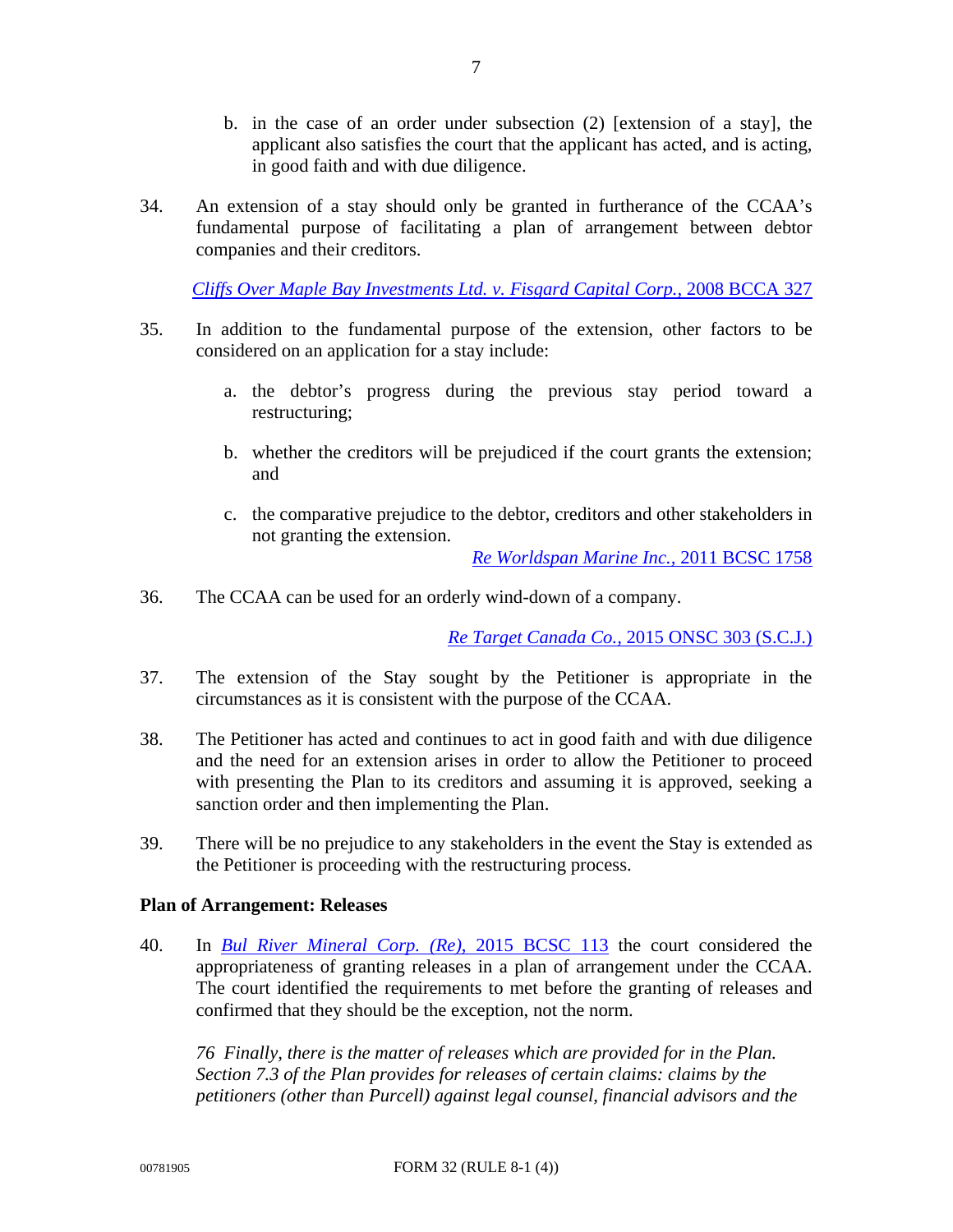*Monitor and its legal counsel; claims by various persons including those having an "Affected Claim" against the petitioners, the Monitor and CuVeras; and claims by the petitioners (other than Purcell) and stakeholders who benefit under the Plan against the Estate.*

*77 The CCAA does not contain any express provisions either permitting or prohibiting the granting of releases, including third party releases, as part of a plan of compromise or arrangement. Nevertheless, there is authority to the effect that the court may approve releases found in a plan of arrangement while exercising its statutory jurisdiction under the CCAA. The leading decision is ATB Financial v. Metcalfe & Mansfield Alternative Investments II Corp., 2008 ONCA 587, leave to appeal to S.C.C. refused (2008), 390 N.R. 393 (note). At paras. 40- 52 of Metcalfe, a plan containing third party releases was sanctioned. At para. 46, the court stated that such jurisdiction may be exercised where the releases are "reasonably related to the proposed restructuring".* 

*78 The approach in Metcalfe was adopted in Canwest at paras. 28-30. The court in Canwest noted that third party releases should be the exception and not requested or granted as a matter of course: para. 29.* 

*79 In Kitchener Frame Ltd. (Re), 2012 ONSC 234, although in the context of a proposal under the Bankruptcy and Insolvency Act, R.S.C. 1985, c. B-3, the court summarized the requirements that would justify third party releases:* 

*[80] In Metcalfe, the Court of Appeal for Ontario held that the requirements that must be satisfied to justify third-party releases are:* 

> *a) the parties to be released are necessary and essential to the restructuring of the debtor; b) the claims to be released are rationally related to the purpose of the Plan ... and necessary for it; c) the Plan ... cannot succeed without the releases; d) the parties who are to have claims against them released are contributing in a tangible and realistic way to the Plan...; and e) the Plan ... will benefit not only the debtor companies but creditors generally.*

*80 Metcalfe has been applied in numerous decisions where third party releases have been approved: see, for example, Sino-Forest Corp. (Re), 2012 ONSC 7050 at paras. 70-77; SkyLink Aviation Inc. (Re), 2013 ONSC 2519 at paras. 30-33. In British Columbia, see Angiotech Pharmaceuticals, Inc. (Re), 2011 BCSC 450 at para. 12, where the court sanctioned a plan that included releases in favour of various persons, including the monitor, financial advisors and the interim lender.* 

*81 It remains the case that any person proposing releases in a plan of arrangement, and any party seeking a court order sanctioning or even*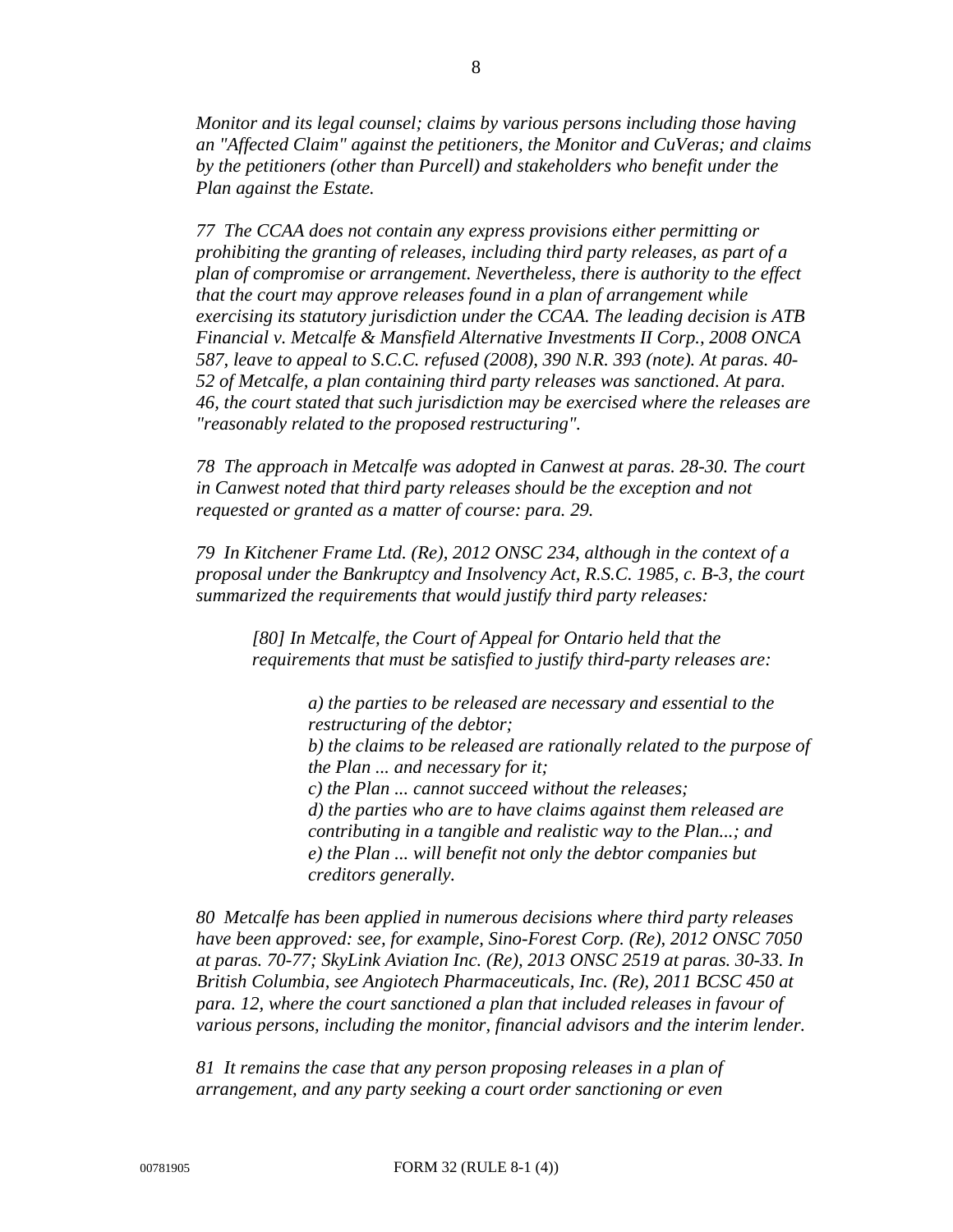*supplementing such releases, must ensure, from the outset, that a proper rationale exists for them.* 

- 41. Although the CCAA does not contain express provisions either permitting or prohibiting the granting of releases there is authority to the effect that the court may approve releases in a plan of arrangement where the exercise of that jurisdiction typically occurs where the releases are reasonably related to the proposed restructuring;
- 42. For the reasons set out in the Monitor's  $21<sup>st</sup>$  Report the Petitioner submits that paragraphs 4.4 and 4.5 of the Plan should be amended as set out in Schedule C to the draft Order.

#### **Enhanced Power to Monitor to negotiate with the BCSC**

- 43. The filing of the Notice of Hearing is not contrary to the stay of proceedings issued by this court.
- 44. There is a real and substantial risk that the Petitioner could expend unnecessary resources in dealing with the Notice of Hearing or be subject to financial penalties/sanctions, an order for a disgorgement of profits or costs in the proceedings. If that occurs then it will be to the prejudice of stakeholders.
- 45. In those circumstances, the Petitioner submits that it will be in the best interests of stakeholders and consistent with the fundamental purposes of the plan, for the Monitor to enter into settlement discussions with the BCSC and enter into a settlement agreement if possible.

## **Part 4: MATERIAL TO BE RELIED ON**

- 46. The pleadings and materials filed herein including:
- 47. Notice of Application dated November 14, 2019 (**Vol 11, Tab 109**).
- 48. The Claims Process Order made November 18, 2019 **(Vol 11, Tab 122**).
- 49. The Meeting Order made November 18, 2019 **(Vol 11, Tab 123)**.
- 50. The Monitor's Nineteenth Report to court dated January 28, 2020 **(Vol 12, Tab 127)**.
- 51. The Report Supplemental to the Monitor's Nineteenth Report to court dated February 18, 2020 **(Vol 12, Tab 131**).
- 52. The Monitor's 21st Report to Court dated May 14, 2020 **(Vol 12, Tab 147**).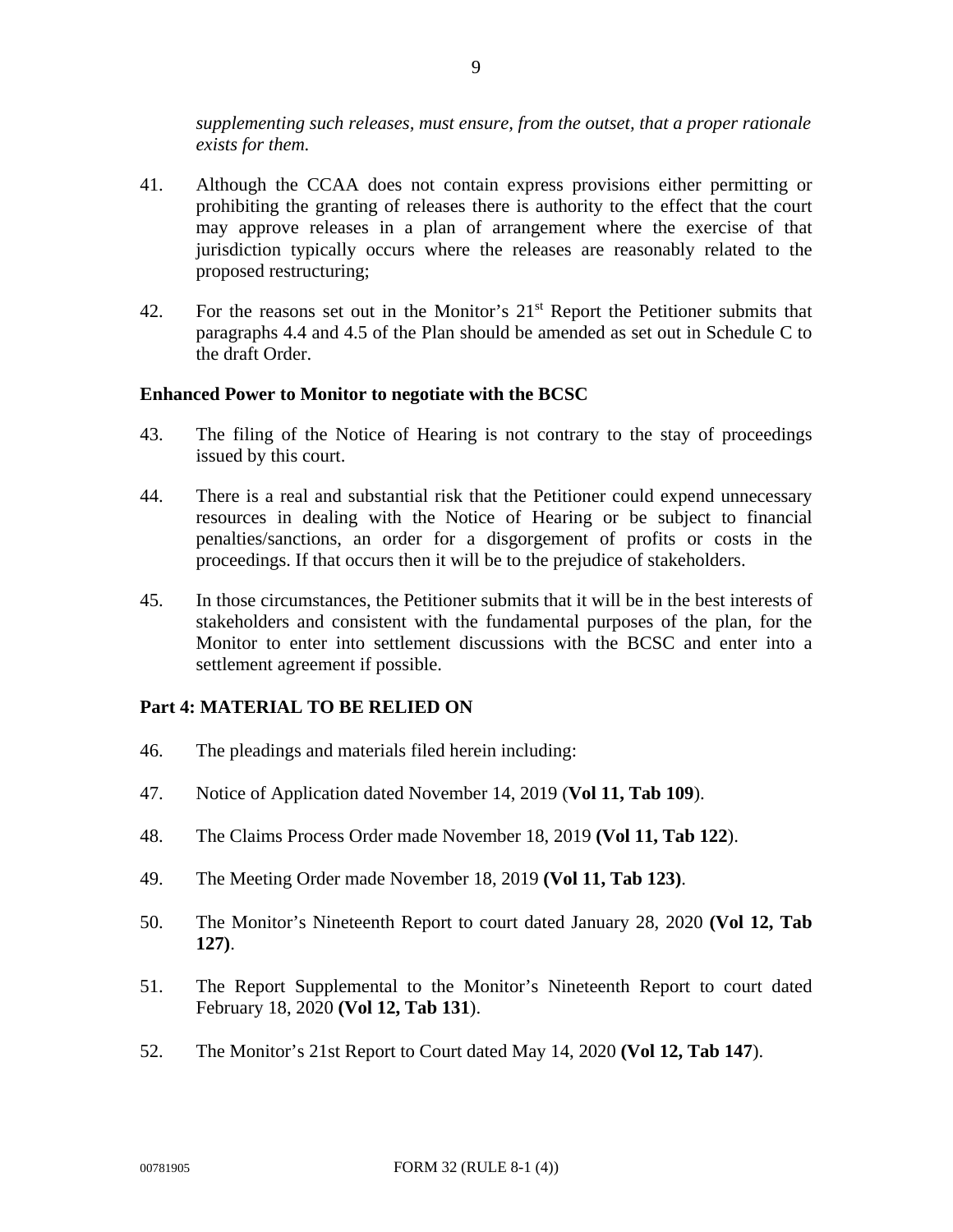53. Such further and other material as counsel may advise and this Honourable Court may allow.

The Applicants estimates that the Application will take 60 minutes.

- [ ] This matter is within the jurisdiction of a master.
- [X] This matter is not within the jurisdiction of a master.

TO THE PERSONS RECEIVING THIS NOTICE OF APPLICATION: If you wish to respond to this notice of application, you must, within 5 business days after service of this notice of application or, if this application is brought under Rule 9-7, within 8 business days after service of this notice of application:

- (a) file an application response in Form 33;
- (b) file the original of every affidavit, and of every other document, that:
	- (i) you intend to refer to at the hearing of this application, and
	- (ii) has not already been filed in the proceeding, and
- (c) serve on the applicant 2 copies of the following, and on every other party of record one copy of the following:
	- (i) a copy of the filed application response;
	- (ii) a copy of each of the filed affidavits and other documents that you intend to refer to at the hearing of this application and that has not already been served on that person;
	- (iii) if this application is brought under Rule 9-7, any notice that you are required to give under Rule 9-7 (9).

Date: May 14, 2020

Order made  $[$  in the terms requested in paragraphs  $\qquad$ . of Part 1 of this notice of application

 $\frac{1}{2}$  , and the contract of the contract of the contract of the contract of the contract of the contract of the contract of the contract of the contract of the contract of the contract of the contract of the contract

[ ] with the following variations and additional terms:

00781905 Date: 200781905 Date: 32 (Rue 300781905 Poster 3-1 (1)

Signature of [ ] Judge [ ] Master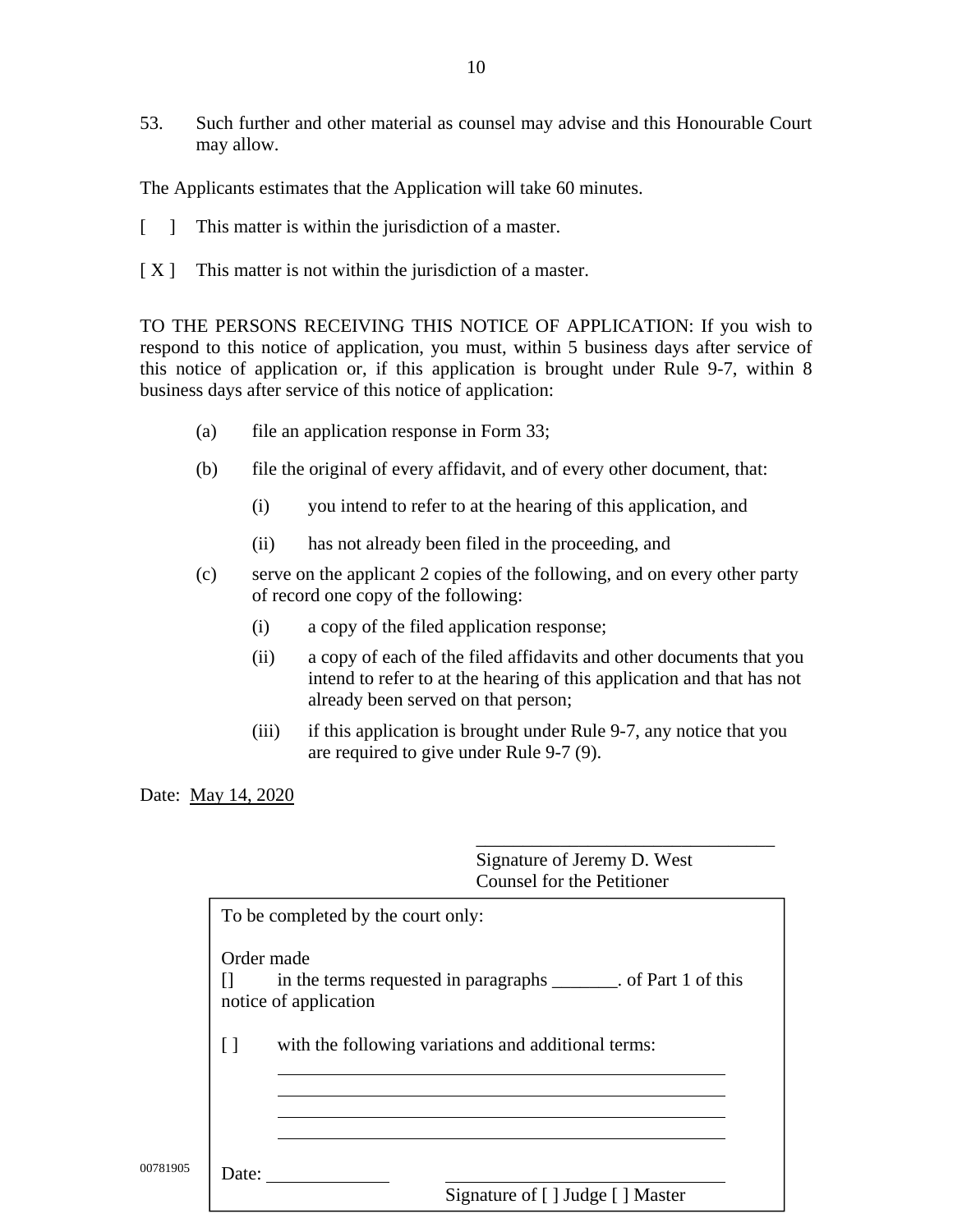#### $\overline{\phantom{a}}$   $\overline{\phantom{a}}$ **APPENDIX**

## **THIS APPLICATION INVOLVES THE FOLLOWING:**

- [ ] discovery: comply with demand for documents
- [ ] discovery: production of additional documents
- [ ] extend oral discovery
- [ ] other matter concerning oral discovery
- [ ] amend pleadings
- [ ] add/change parties
- [ ] summary judgment
- [ ] summary trial
- [ ] service
- [ ] mediation
- [ ] adjournments
- [ ] proceedings at trial
- [ ] case plan orders: amend
- [ ] case plan orders: other
- [ ] experts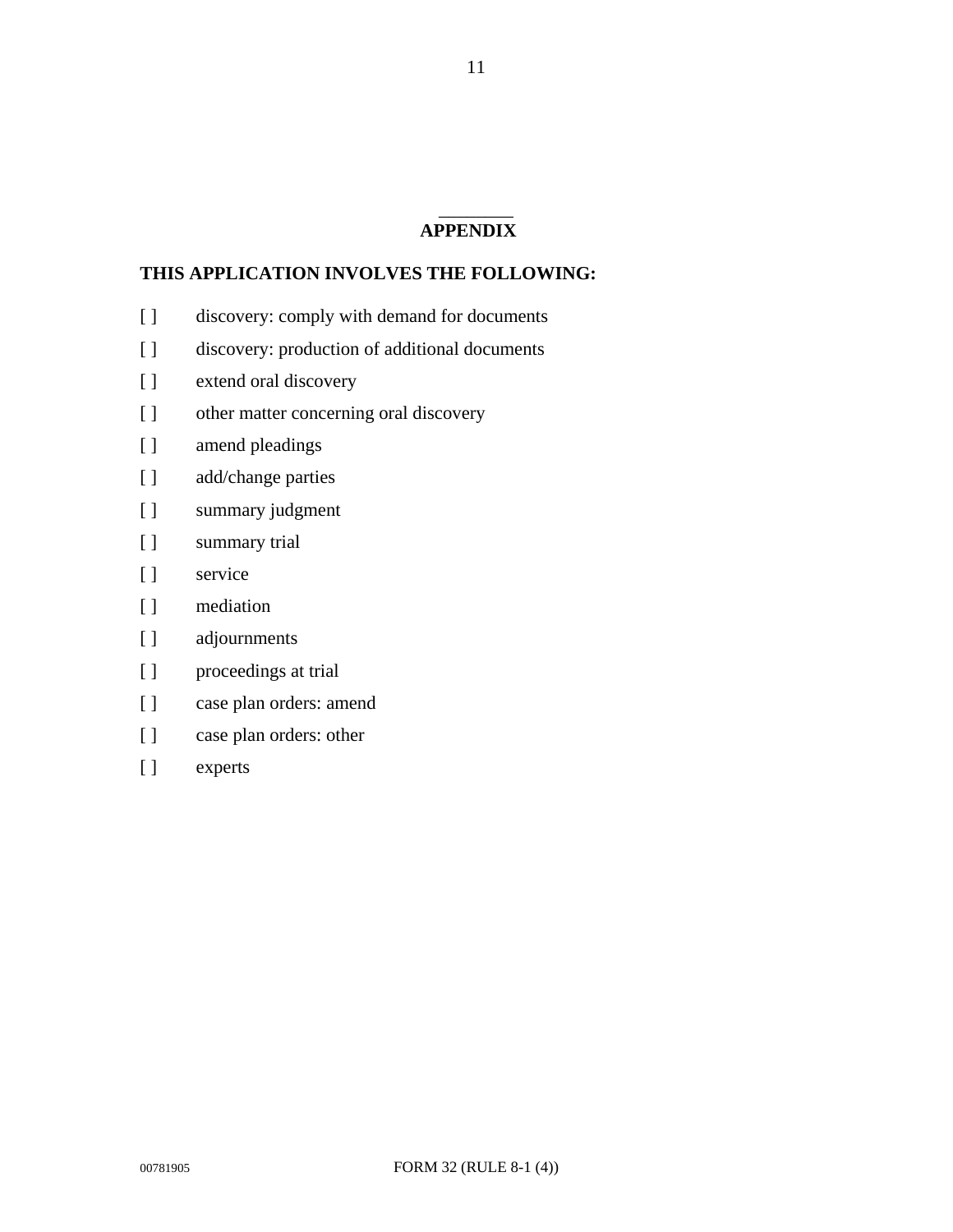#### **Schedule "B"**

No. S1710393 Vancouver Registry

## IN THE SUPREME COURT OF BRITISH COLUMBIA IN THE MATTER OF THE *COMPANIES' CREDITORS ARRANGEMENT ACT,*  R.S.C. 1985, c. C-36, AS AMENDED

#### AND

#### IN THE MATTER OF THE *BUSINESS CORPORATIONS ACT,*  S.B.C. 2002, c. 57, AS AMENDED

#### AND

# IN THE MATTER OF THE *CANADA BUSINESS CORPORATIONS ACT,*  R.S.C. 1985, C. c-44, AS AMENDED

#### AND

### IN THE MATTER OF A PLAN OF COMPROMISE AND ARRANGEMENT OF ALL CANADIAN INVESTMENT CORPORATION

#### **ORDER MADE AFTER APPLICATION**

| BEFORE THE HONOURABLE | THE 19th DAY OF |
|-----------------------|-----------------|
| MR. JUSTICE WALKER    | MAY 2020.       |
|                       |                 |

ON THE APPLICATION of the Petitioner dated May 13, 2020 coming on for hearing at Vancouver, British Columbia, on the 19<sup>th</sup> day of May 2020, and on hearing Jeremy D. West, counsel for the Petitioner, and those other counsel listed on Schedule "A" hereto, AND UPON READING the material filed herein for the purposes of this application; AND pursuant to the *Companies' Creditors Arrangement Act*, R.S.C. 1985 c. C-36 as amended (the "*CCAA*"), the British Columbia Supreme Court Civil Rules and the inherent jurisdiction of this Honourable Court;

## THIS COURT ORDERS AND DIRECTS THAT:

1. Terms and expressions not defined in this Order shall have the meanings attributed to them in the Order of this Court pronounced on November 10, 2017 (as varied from time to time, the "Initial Order").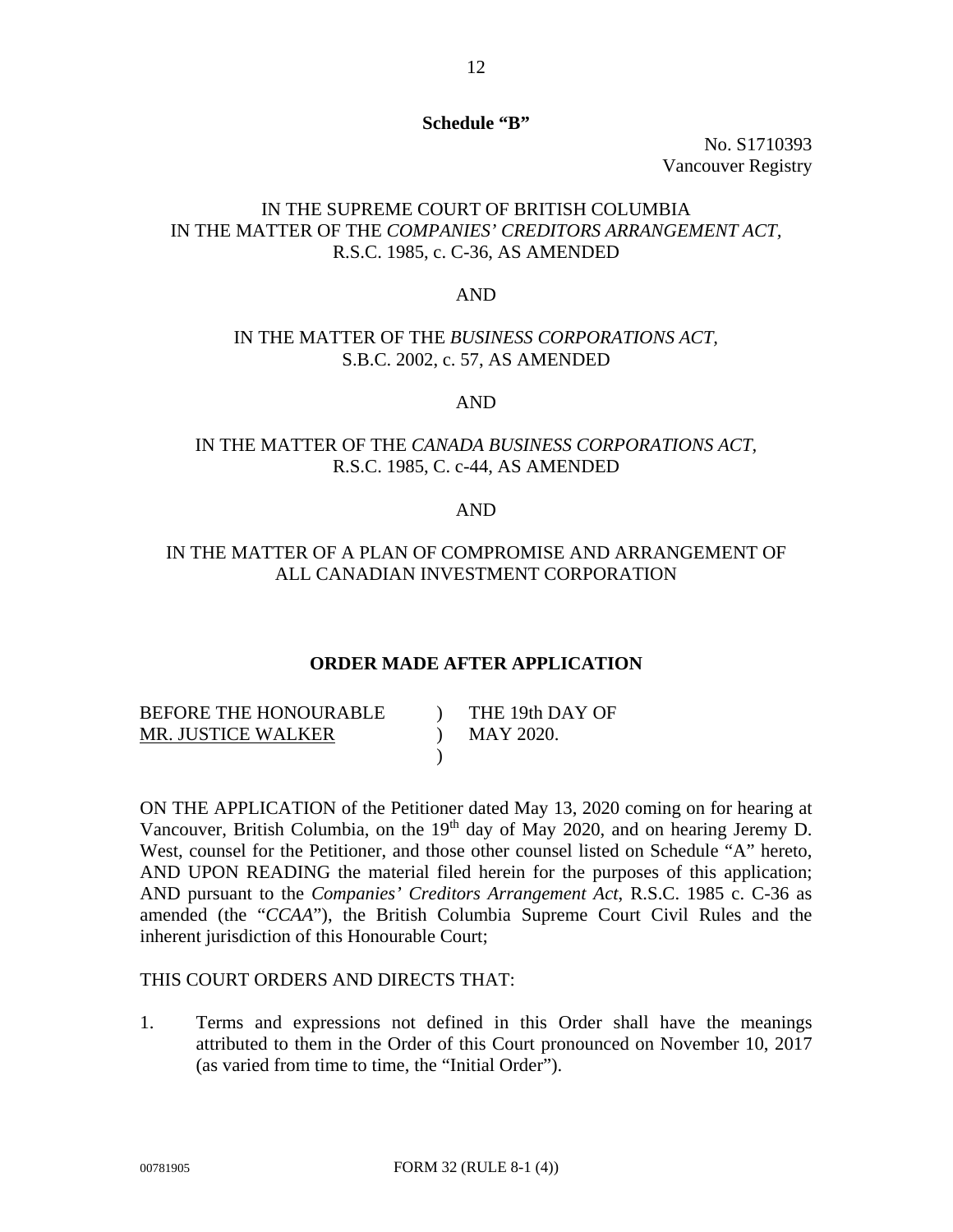2. The time for service of the Notice of Application dated May 13, 2020 is abridged such that the application is properly returnable on Tuesday, May 19, 2020 and service upon any interested party other than those parties on the service list maintained by the Petitioner and the Monitor in this matter is hereby dispensed with.

## **Stay of Proceedings**

3. The stay of proceedings is hereby extended from May 22, 2020 to October 16, 2020.

## **Claims Process Order**

- 4. The Monitor's Claims Report contained in the Monitor's Nineteenth Report to court dated January 28, 2020 and the Report Supplemental to the Monitor's Nineteenth Report to court dated February 18, 2020 (together referred to hereinafter as the "Monitor's Claims Report") is hereby approved subject only to the final determination of the Notice of Application dated February 19, 2020 filed by Parkland Funding Limited.
- 5. The creditor claims submitted in accordance with the terms of the Claims Process Order made November 18, 2019, listed in **Schedule "B"** hereto and approved by the Monitor in the Monitor's Claims Report, are "Proven Claims" for the purposes of the Meeting Order made November 18, 2019 (the "Meeting Order").

## **Meeting Order**

6. Paragraph 12 of the Meeting Order is hereby amended as follows;

*12. The Petitioner is hereby authorized to convene, hold and conduct the Meeting at 10:00 a.m. (Vancouver time) on the Meeting Date at a location to be determined by the Monitor, or if the Monitor determines it appropriate by audio or video conferencing, for the purpose of considering and, if deemed advisable, passing the Resolution unless the Chair, as provided herein, decides to adjourn, postpone or otherwise reschedule the Meeting.* 

- 7. Paragraphs 4.4 and 4.5 in the plan of arrangement attached as Schedule "B" to the Meeting Order is hereby amended by replacing them the amended paragraphs at **Schedule "C"** hereto.
- 8. The proceedings are adjourned for hearing at 10:00 a.m. [insert].
- 9. Approval of counsel as to form listed in **Schedule "A"** hereto, except counsel for the Petitioner, is hereby dispensed with.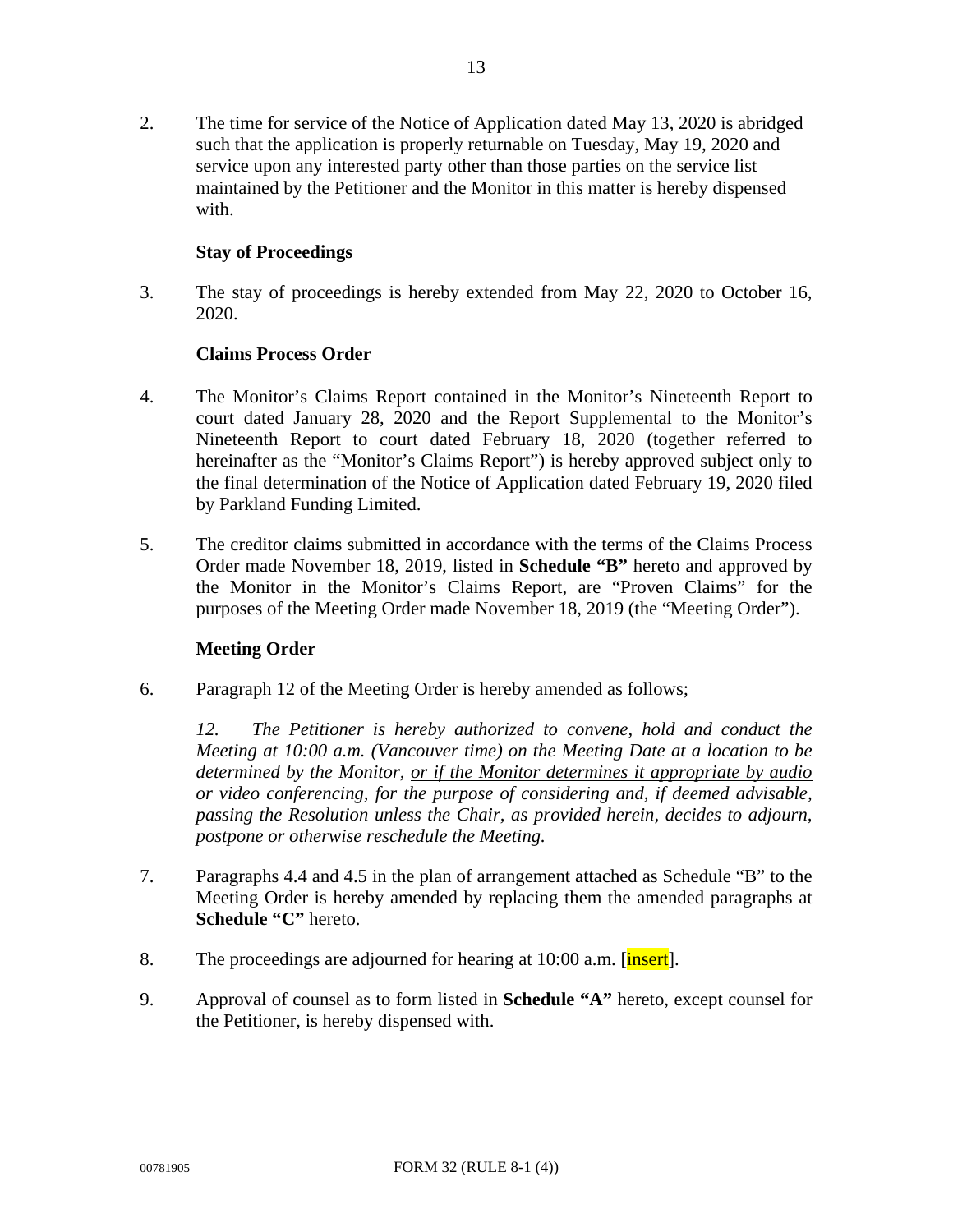THE FOLLOWING PARTIES APPROVE THE FORM OF THIS ORDER AND CONSENT TO EACH OF THE ORDERS, IF ANY, THAT ARE INDICATED ABOVE AS BEING BY CONSENT:

 $\Box$ 

Signature of Jeremy D. West Counsel for the Petitioner

By the Court.

Registrar

 $\overline{\phantom{a}}$  , which is a set of the set of the set of the set of the set of the set of the set of the set of the set of the set of the set of the set of the set of the set of the set of the set of the set of the set of th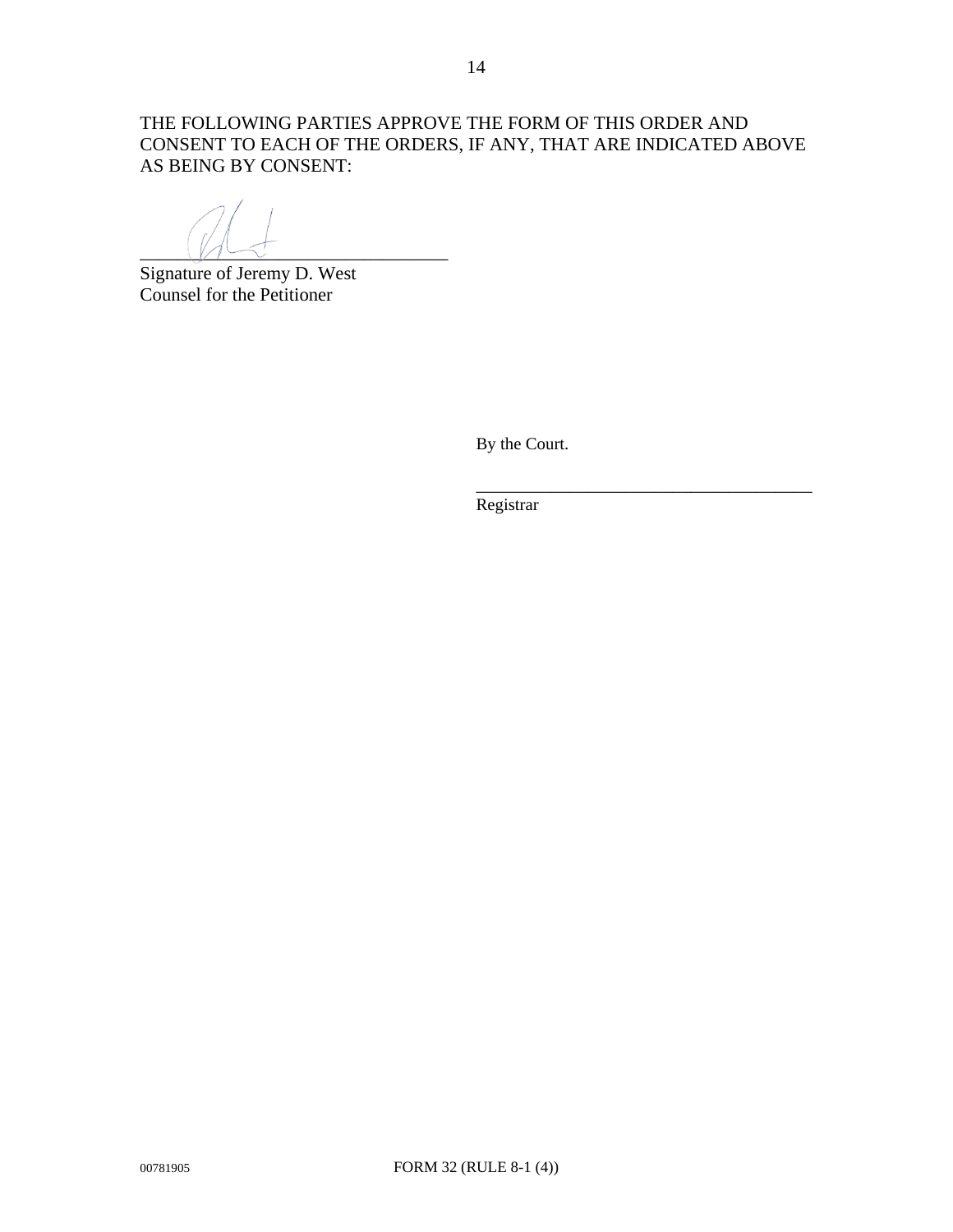# **Schedule "A"- List of Counsel Appearing**

| Jeremy D. West  | <b>Counsel for All Canadian Investment</b><br>Corporation |
|-----------------|-----------------------------------------------------------|
| Douglas Hyndman | Counsel for the Monitor                                   |
|                 |                                                           |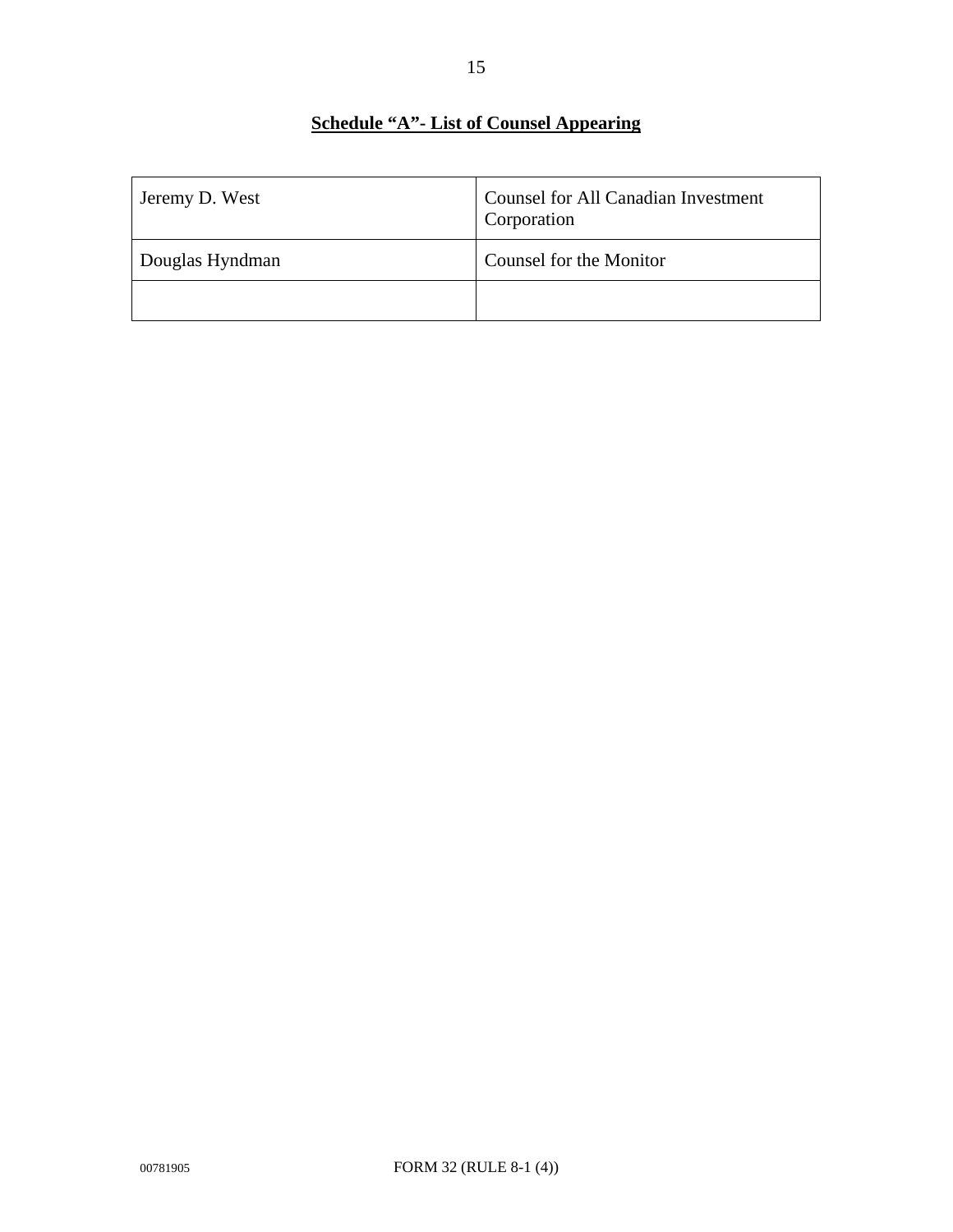# **Schedule "B" Proven Claims**

| <b>Creditor Name</b>                               | <b>Amount</b> |
|----------------------------------------------------|---------------|
| Douglas Allan Richardson                           | 154,333.33    |
| <b>James Murray Hancock</b>                        | 1,016,297.09  |
| <b>Clifford George Renfrew</b>                     | 77,166.67     |
| Ajit Singh Gill & Simro Gill                       | 154,333.33    |
| Palatee Enterprises Limited (c/o Fred Bell)        | 154,333.33    |
| Christopher G. Murray                              | 154,333.33    |
| Econ-o-Lith Printing Ltd.                          | 154,333.33    |
| George Bradley Cmolik & Norah Beatrice<br>Wallbank | 154,333.33    |
| Harper Grey LLP                                    | 4,184.89      |
| Robert William Lockhart                            | 205,777.76    |
| Mervyn & Margaret Olson                            | 154,333.33    |
| 1083163 Alberta Ltd.                               | 517,777.72    |
| <b>Joan Margaret Renfrew</b>                       | 77,166.67     |
| <b>Roy Bailey</b>                                  | 154,333.33    |
| Wenge Yu                                           | 154,333.33    |
| Donald H. Buchanan                                 | 154,333.33    |
| Grover, Elliott & Co. Ltd.                         | 1,904.44      |
| Koffman Kalef LLP                                  | 476.00        |
| Koffman Kalef LLP                                  | 1,036.41      |
| Clark Wilson LLP                                   | 14,592.71     |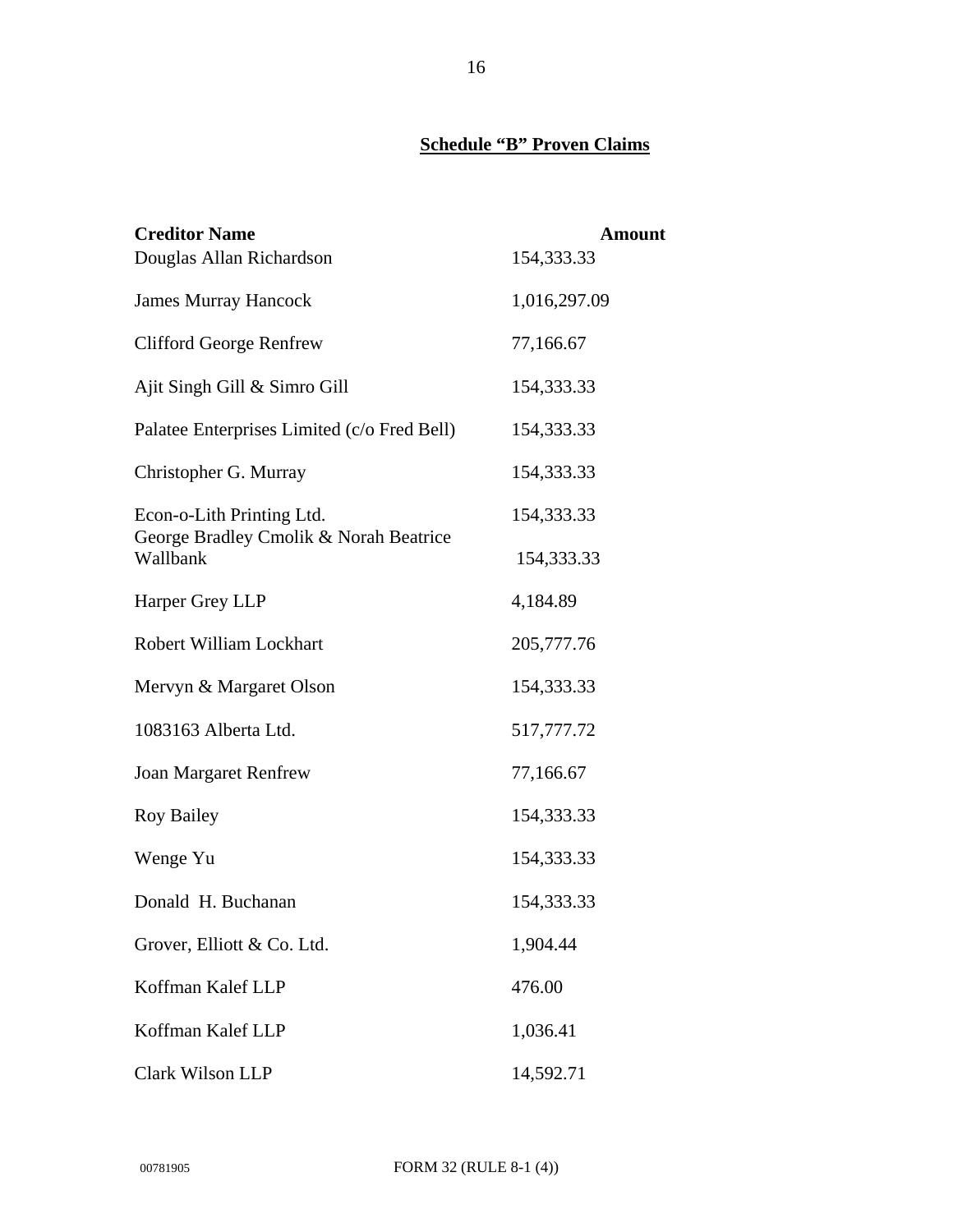| <b>ACIC CJ Properties Ltd.</b>           | 24,000.00      |                    |
|------------------------------------------|----------------|--------------------|
| <b>ACIC CJ Properties Ltd.</b>           | 72,495.94      | With               |
| ACIC Financial Development Inc. ("AFDI") | 205,000.00     | Conditions<br>With |
| <b>BDO Canada LLP</b>                    | 4,971.50       | Conditions<br>With |
| <b>BDO Canada LLP</b>                    | 30,296.70      | Conditions         |
| Total                                    | \$3,796,477.80 |                    |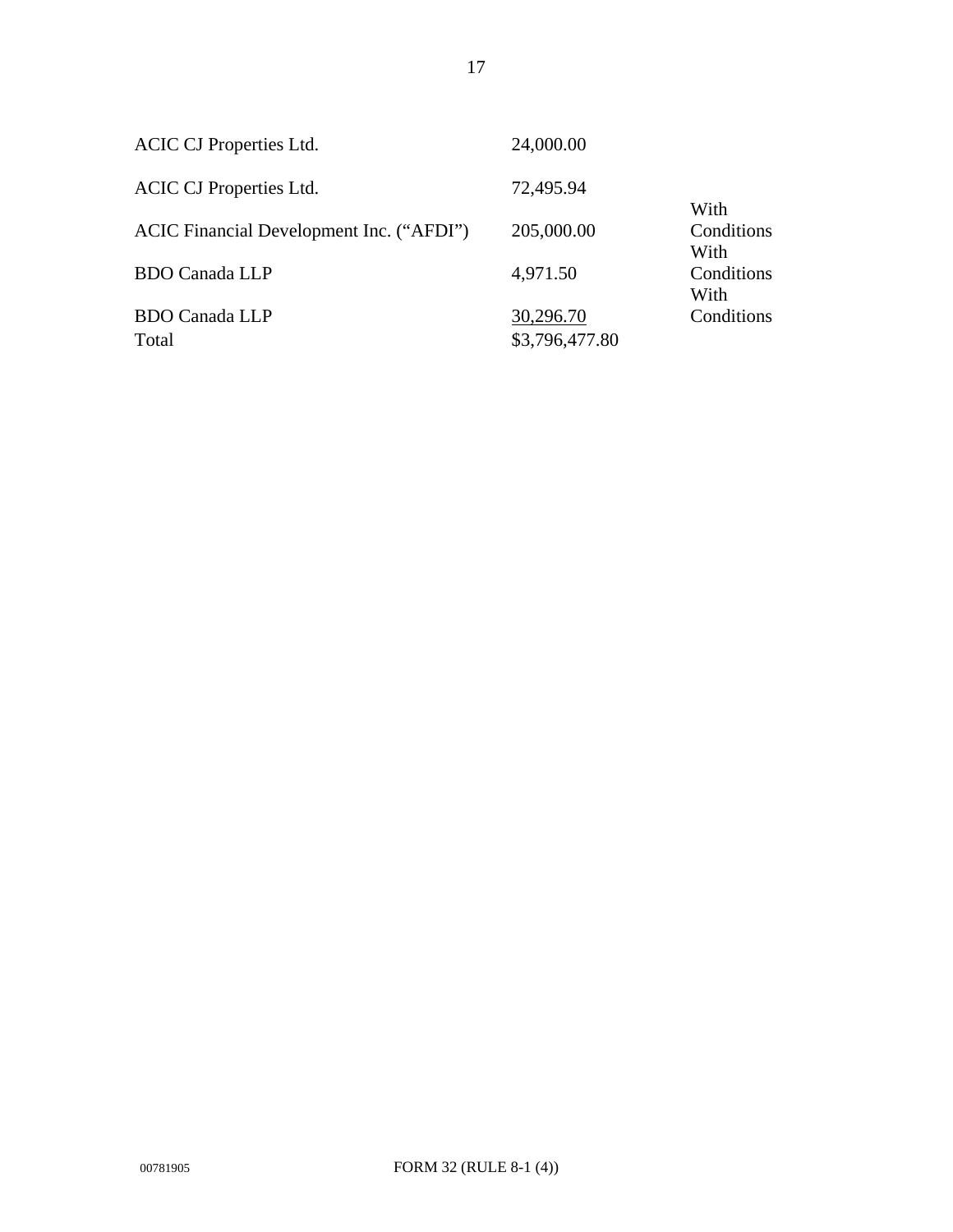## **Schedule "C" Amendment to paragraphs 4.4 and 4.5 of the Plan**

#### **4.4 Releases**

As of the Plan Implementation Date, the following Persons (collectively, the "**Released Parties**"):

- (a) the Petitioner's and it's legal counsel in the CCAA Proceedings;
- (b) the Monitor and its legal counsel in the CCAA Proceedings; and
- (c) any Person claimed to be liable derivatively through any and all of the foregoing Persons;

shall be released and discharged from any and all demands, claims, actions, causes of action, counterclaims, suits, debts, sums of money, accounts, covenants, damages, judgments, expenses, executions, liens and other recoveries on account of any liability, obligation, demand or cause of action of whatever nature which any Person may be entitled to assert including, any claims in respect of potential statutory liabilities and any alleged fiduciary or other duty, whether known or unknown, matured or unmatured, foreseen or unforeseen, existing or hereafter arising, based in whole or in part on any act or omission, transaction, duty, responsibility, indebtedness, liability, obligation, dealing or other occurrence existing or taking place on or prior to the Plan Implementation Date in any way relating to, arising out of or in connection with Claims, the business and affairs of the Petitioner, this Plan and the CCAA Proceedings to the full extent permitted by law, and all claims arising out of such actions or omissions shall be forever waived and released (other than the right to enforce the Petitioner's obligations under the Plan or any related document) provided that nothing herein:

- i. shall affect a Person from their obligations provided in the Plan;
- ii. shall affect the rights of any Person to recover indemnity from any insurance coverage under which that Person is an insured; or
- iii. shall release or discharge present or former directors of the Petitioner with respect to matters set out in section 5.1(2) of the CCAA;

and provided further, however, that notwithstanding the foregoing releases under the Plan, any Claim asserted against the Petitioner shall remain subject to any right of set-off that otherwise would be available to the Petitioner in the absence of such releases.

#### **4.5 Permanent Injunction**